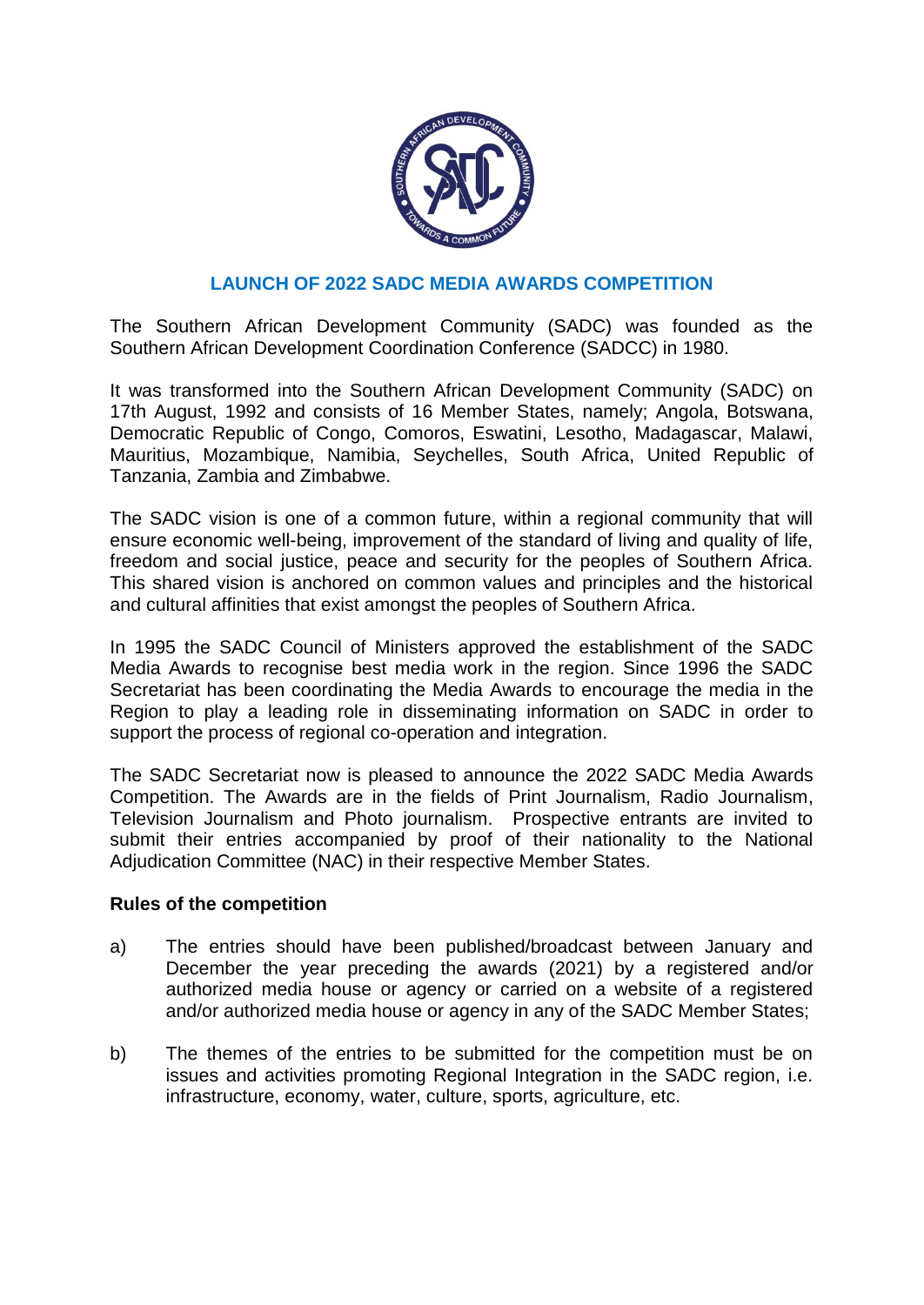- c) All media practitioners who are SADC nationals may enter the competition, except those in institutions contracted by SADC and the SADC Secretariat staff;
- d) All works entering the competition should be in one of the SADC working languages, i.e. English, Portuguese, French and any national indigenous language of the SADC Region and should be submitted together with the transcript in one of the three SADC working languages, i.e. English, French and Portuguese. These should be published/broadcast (newspaper cutting, websites, magazines, audio CDs, USB and newsletters;
- e) Entries are invited from the following categories:
	- i) **Print Journalism:** comprising features/articles published in newspapers, newsletters, websites, magazines;
	- Print Journalism submissions should have a minimum of **100** (one hundred words and a maximum of **2000** (two thousand) **words**.
	- ii) Radio Journalism: comprising broadcast material;
	- Radio Journalism broadcast material should have a minimum duration of 1 (**one) minute** and a maximum of **30** (thirty**) minutes**. All broadcast material should be submitted on a CD or USB. The entries should be accompanied by electronic transcript in word format for translation purposes.

iii)Television Journalism: comprising televised material;

• Broadcast material should have a minimum duration of **1** (**one) minute** and a maximum of **forty-five (45) minutes**. All broadcast material should be submitted on a CD or USB. The entries should be accompanied by electronic transcript in word format for translation purposes.

iv) Photojournalism: comprising published pictures with a caption;

• Photographic entries should have **one (1) photo**, or a pictorial spread of not more than **twenty (20) photos** published in one issue/edition. Each entry must be accompanied by an original newspaper in which photo (s) were published.

f) All entries must be submitted to the National Adjudication Committee not later than February **28, 2022**.

g) All submissions must be made **strictly** on the SADC Media Award Entry Form and should contain full contact details of the entrant, including, passport-sized